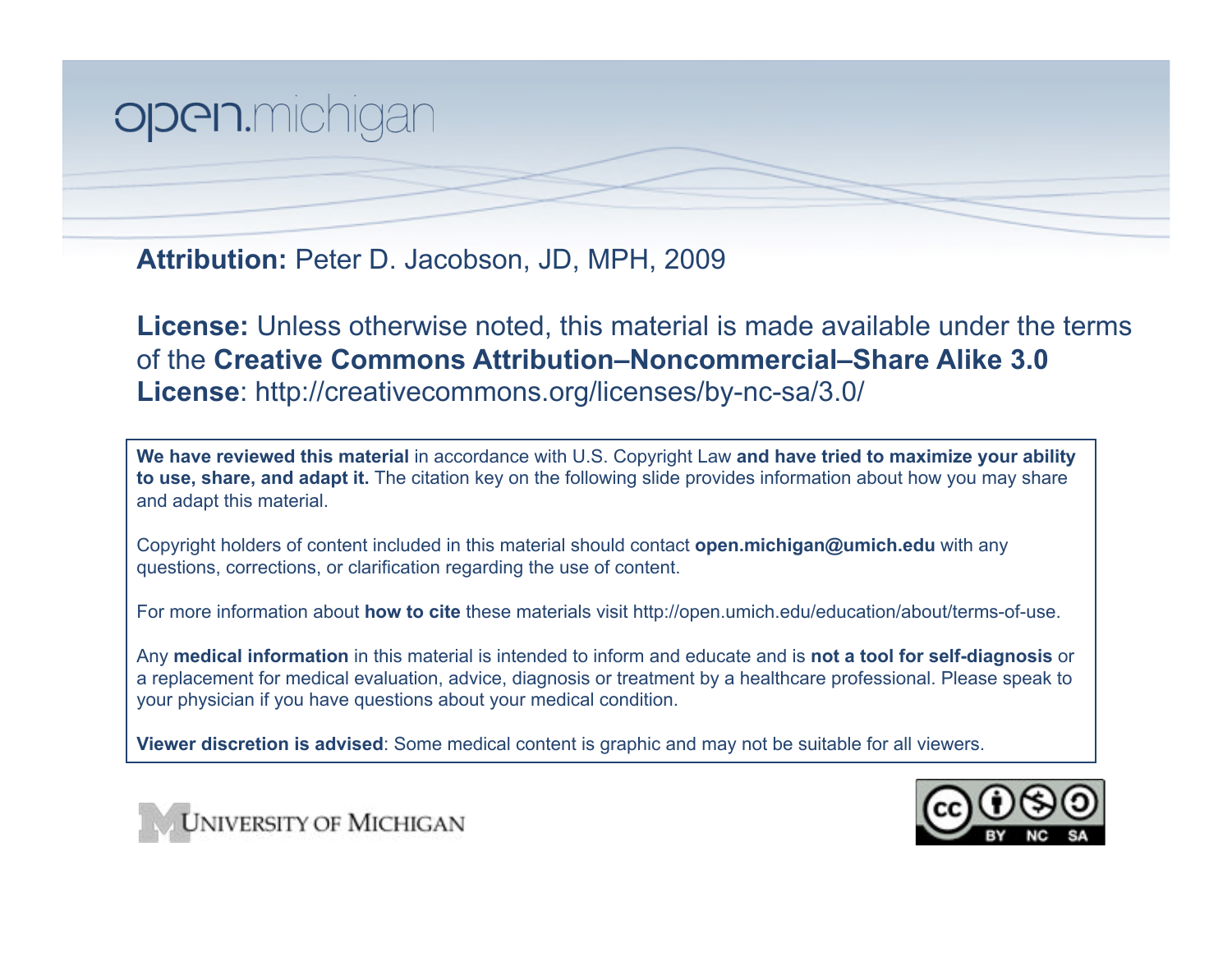# **The Role of Litigation in forming Public Health Policy: Tobacco M1 – Cardiovascular/Respiratory Sequence Peter D. Jacobson, JD, MPH**

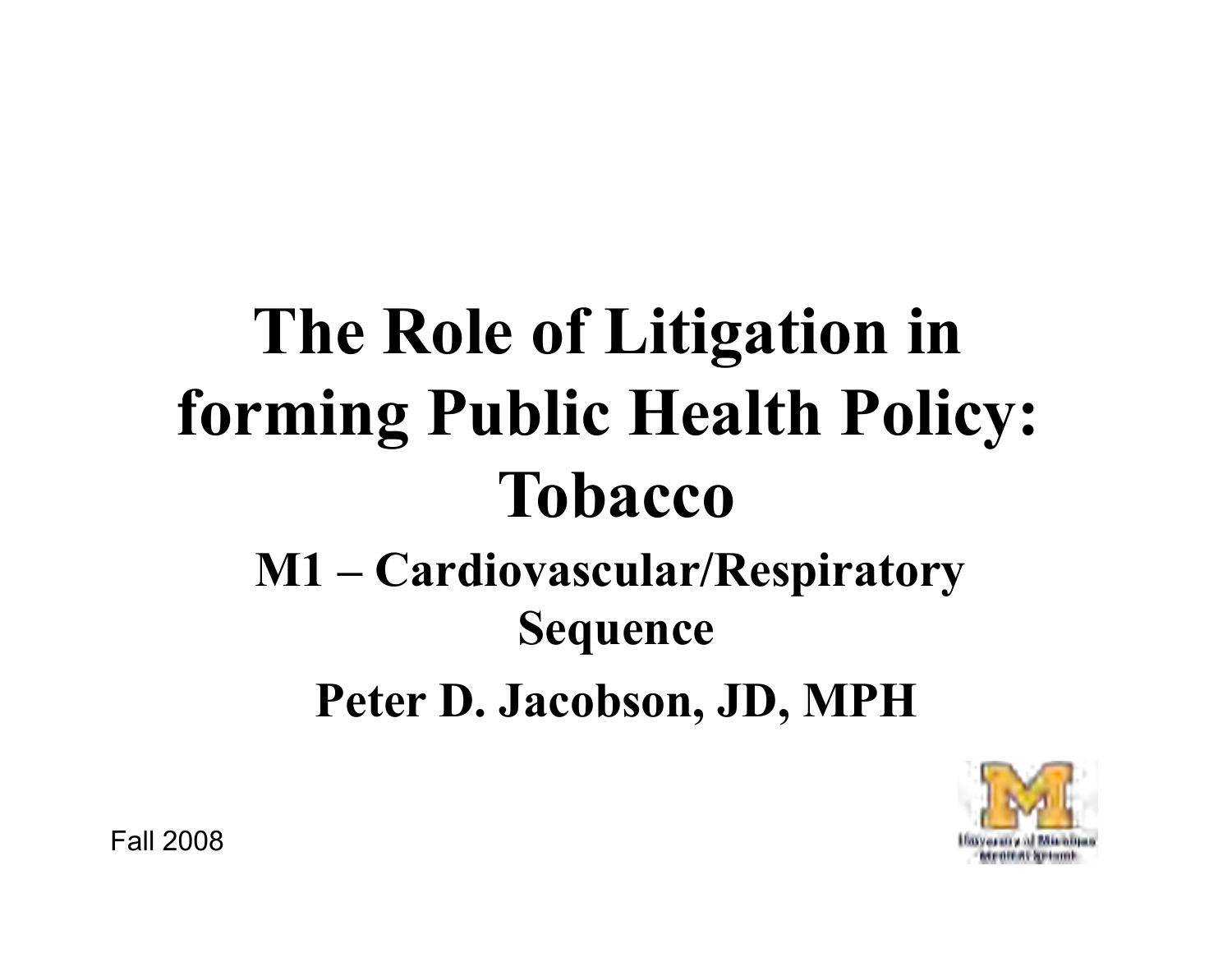### **PRESENTATION OUTLINE**

- **Policy context**
- **Role of litigation**
- **Tobacco control policy and litigation**
- **Applicability to other public health issues**
- **Conclusion**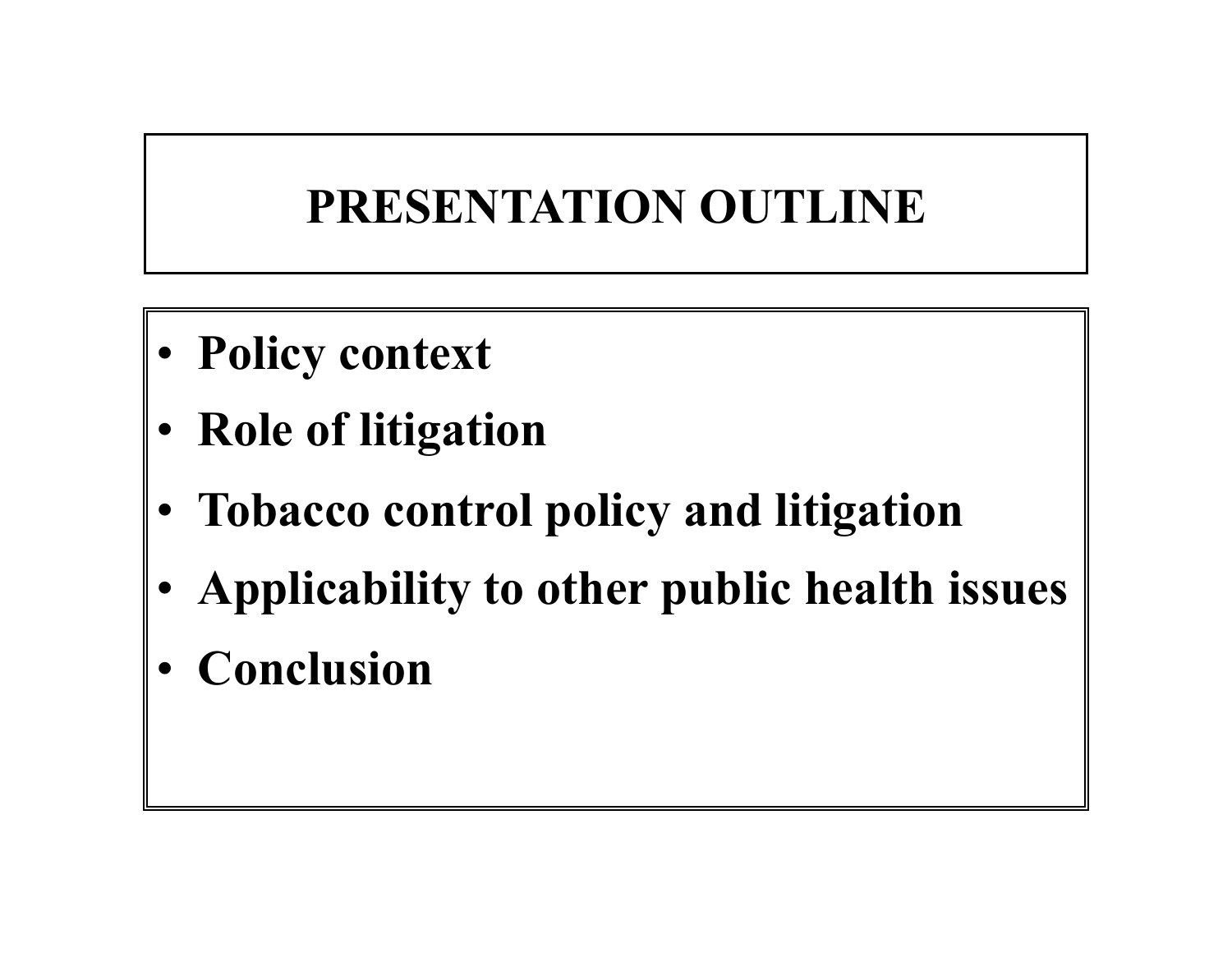### **POLICY CONTEXT**

#### **The issues**

- **Role of litigation** 
	- **Relative to political process in forming public health policy**
	- **Relative to other available public health remedies**
- **Unprecedented scope and objectives of current tobacco and gun control litigation**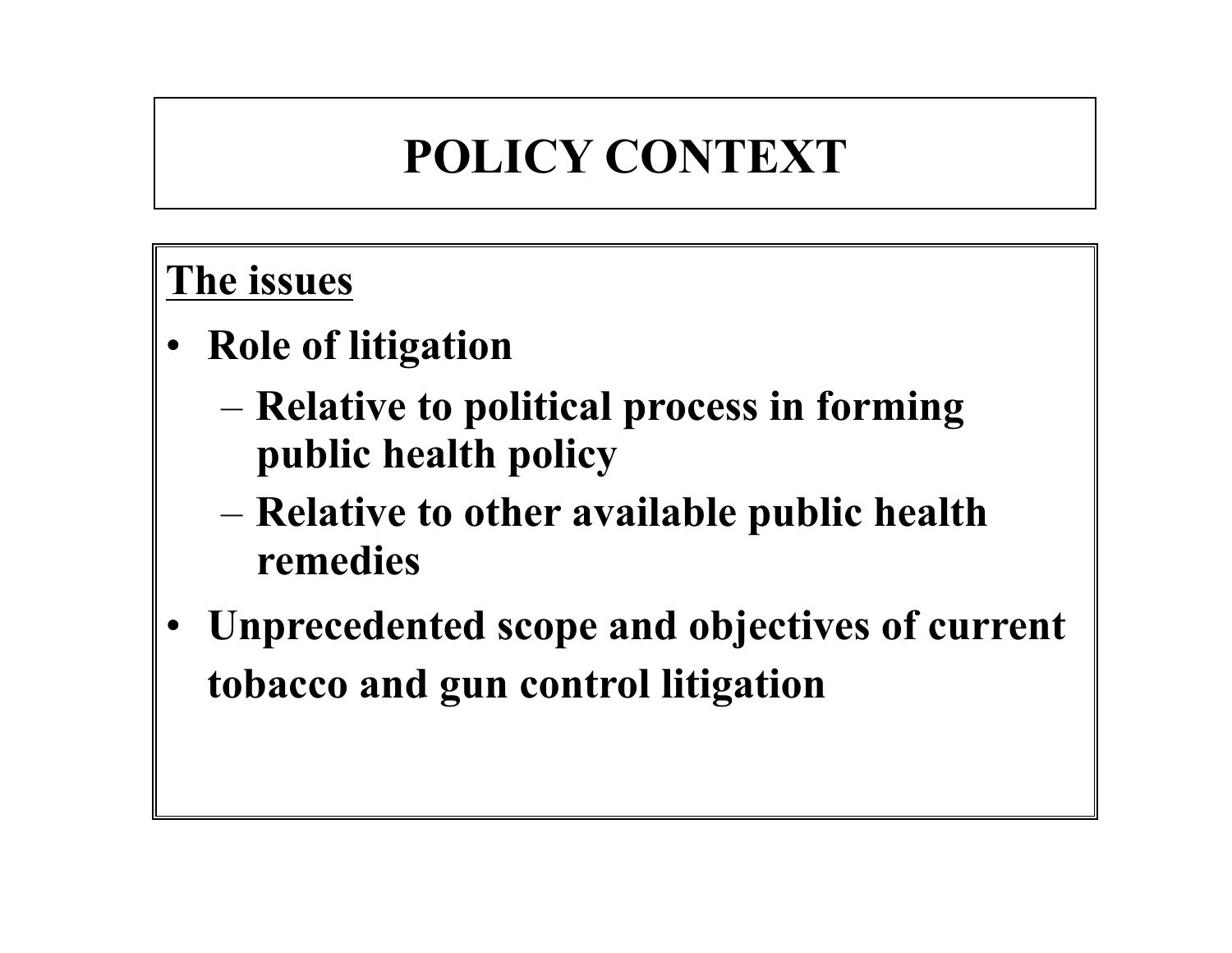## POLICY CONTEXT (cont.)

**Policy context** 

- **Regulatory failure**
- **Role of local health agencies relative to state agencies** 
	- **Tobacco litigation mostly initiated at state level**
	- **Gun control litigation mostly initiated at local level**
- **Litigation as political issue and as shaping public health policy**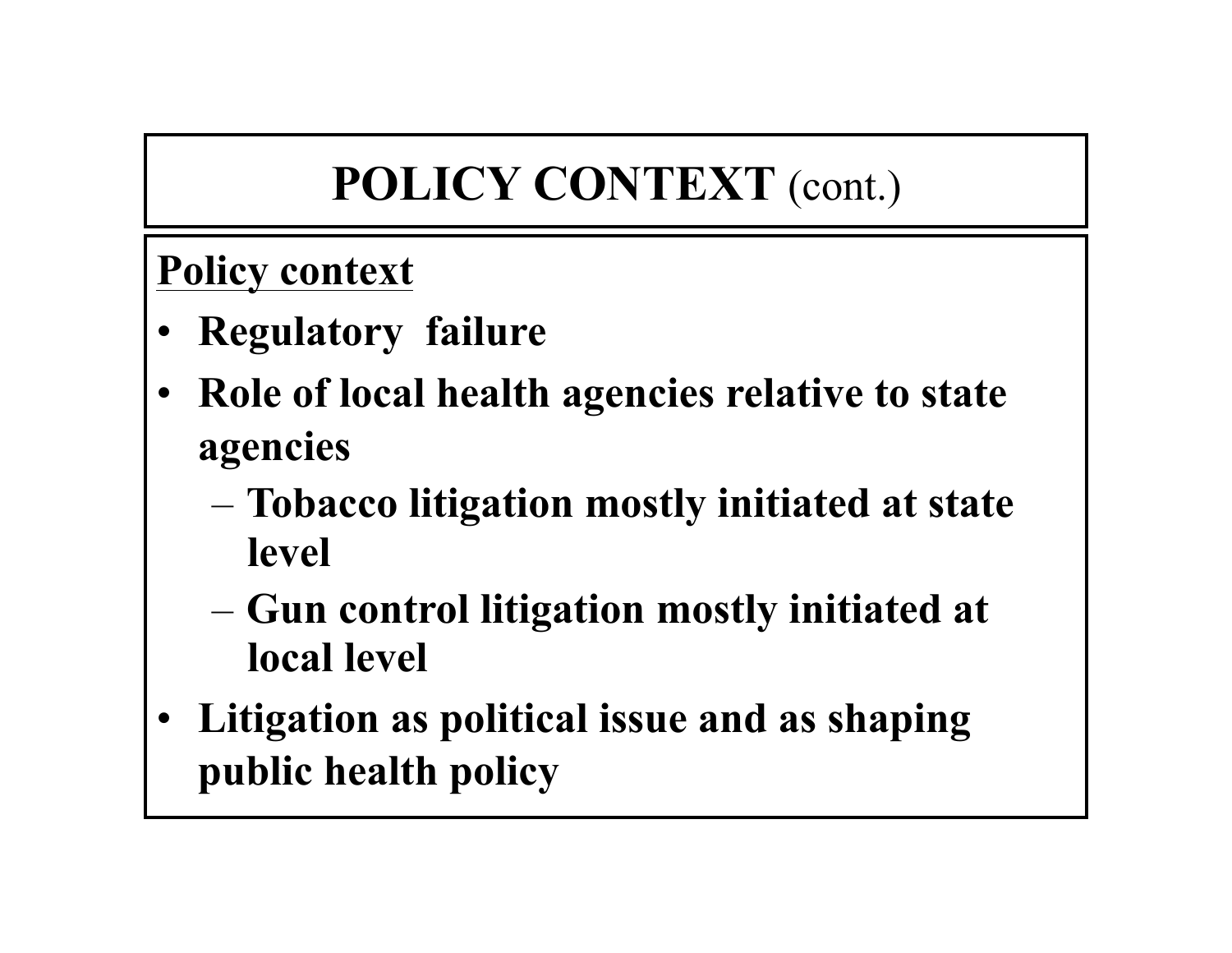### **THE LITIGATION ENVIRONMENT**

### **Functions of litigation**

- **Compensation**
- **Deterrence**
- **Accountability**
- **Equity**
- **Corrective functions** *vs***. promoting social goals**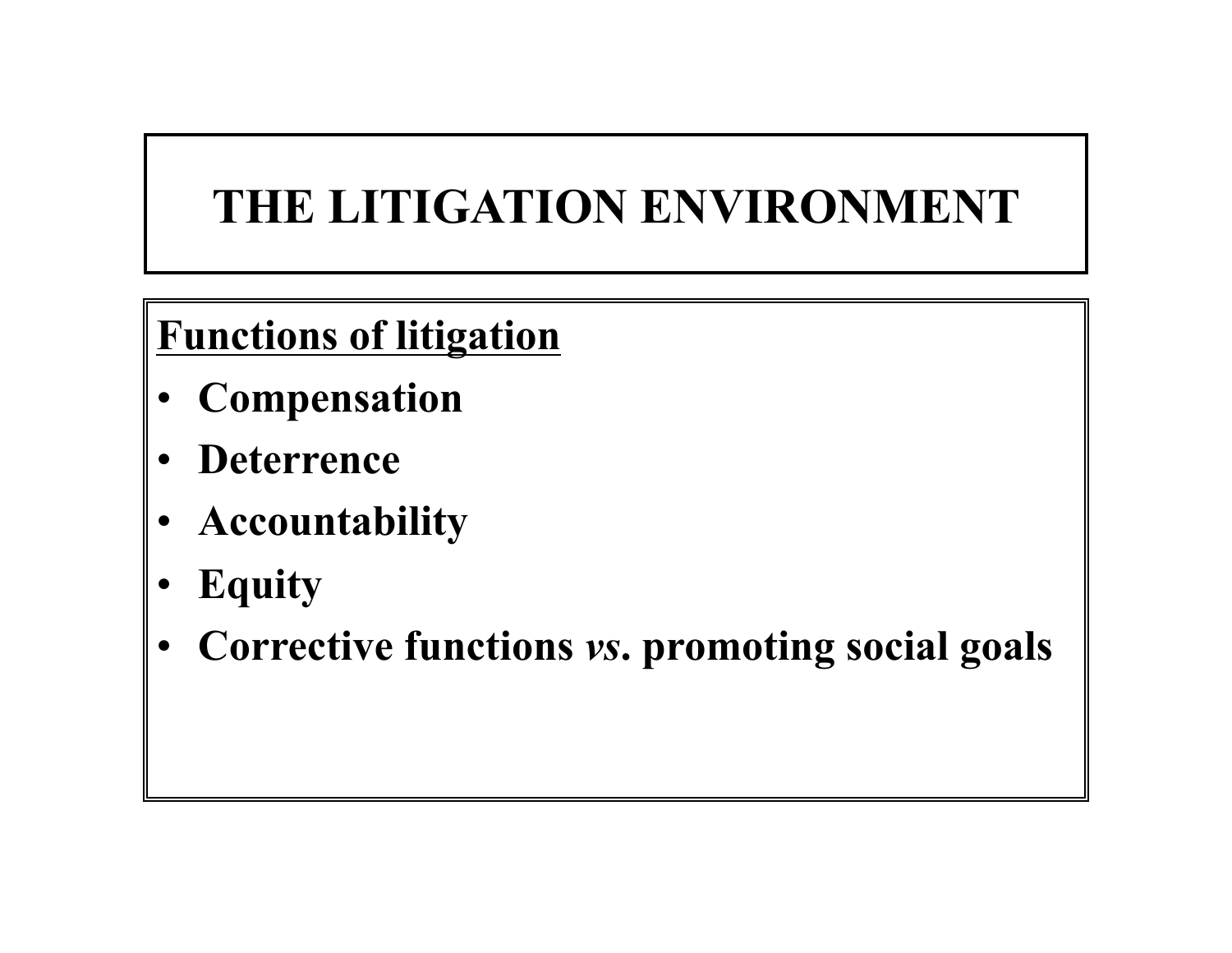### **TOBACCO LITIGATION**

#### **Three Waves**

- **First two waves based on negligence and strict liability** 
	- **No damages paid**
	- **Individual responsibility defense**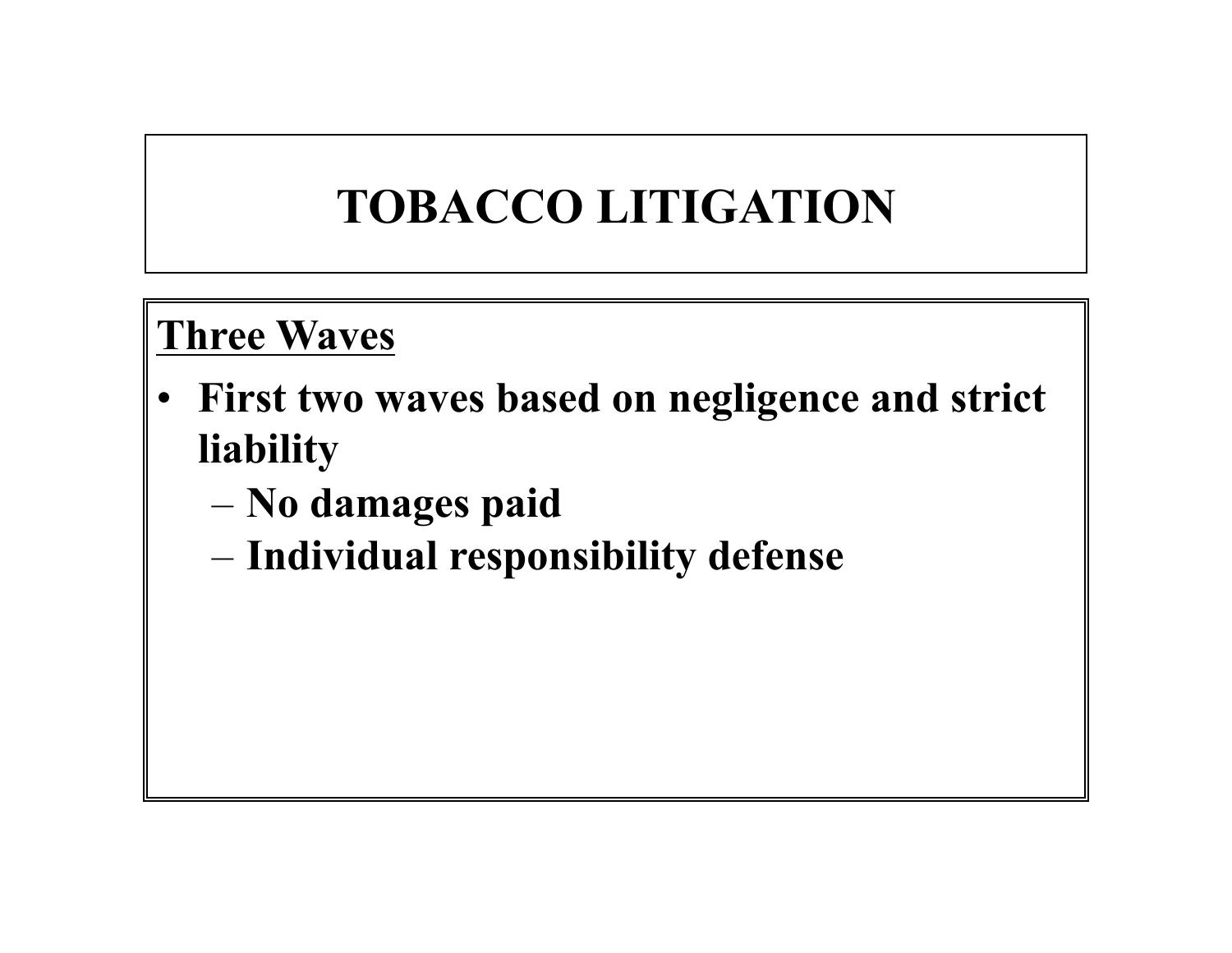### **TOBACCO LITIGATION** (cont.)

- **Third wave more expansive** 
	- **State Attorneys General Medicaid litigation**
	- **Public health policy goals more explicit** 
		- 4**Evolved from damages to public health**
		- 4**State settlements somewhat erode public health focus**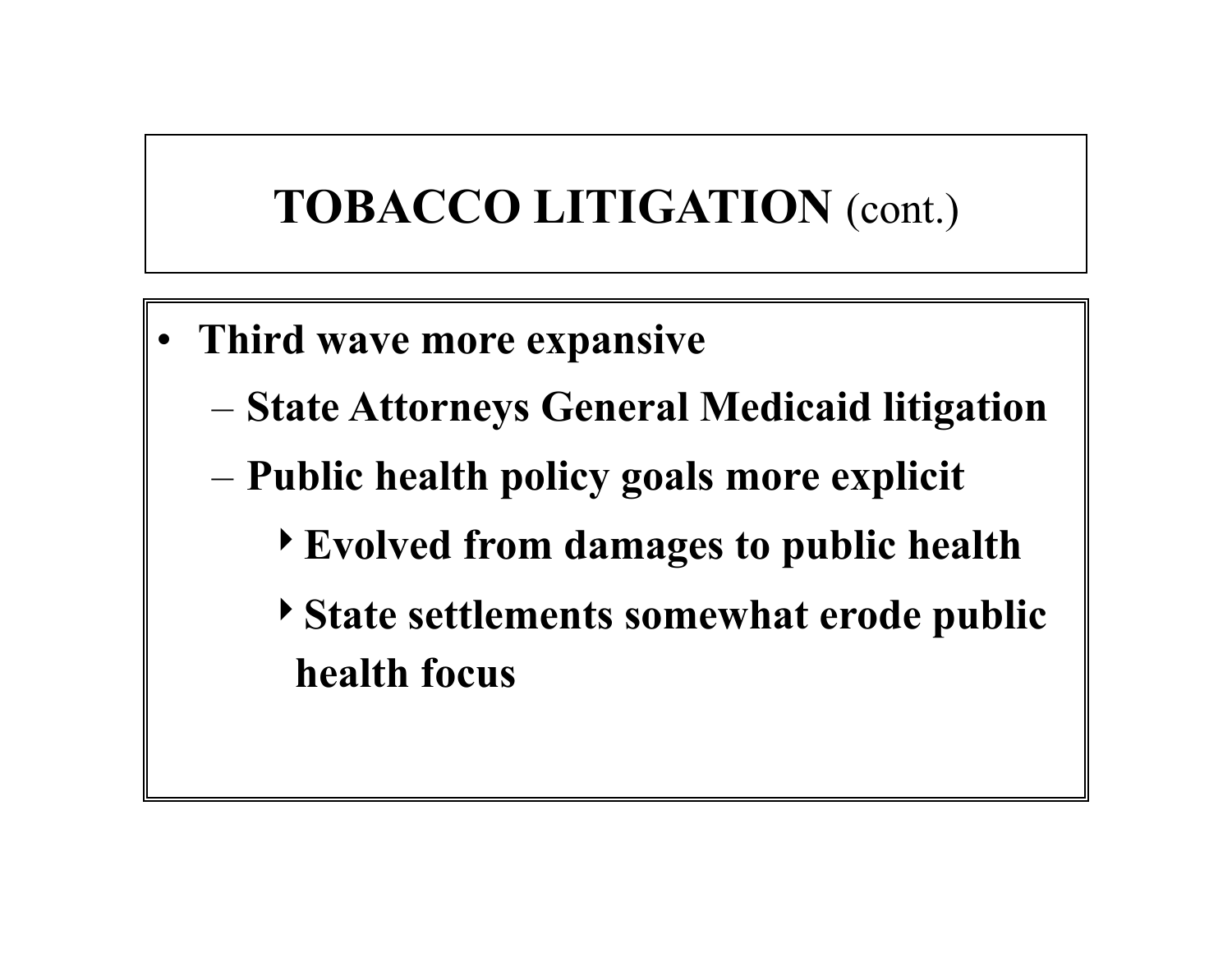## **FRAMEWORK FOR ANALYSIS**

#### **Rosenberg model**

- **Dynamic view**
- **Constrained view**

### **Comparative institutional analysis**

- **Political processes**
- **The market**
- **The courts**

#### **Rule-shifting vs. culture-shifting effects**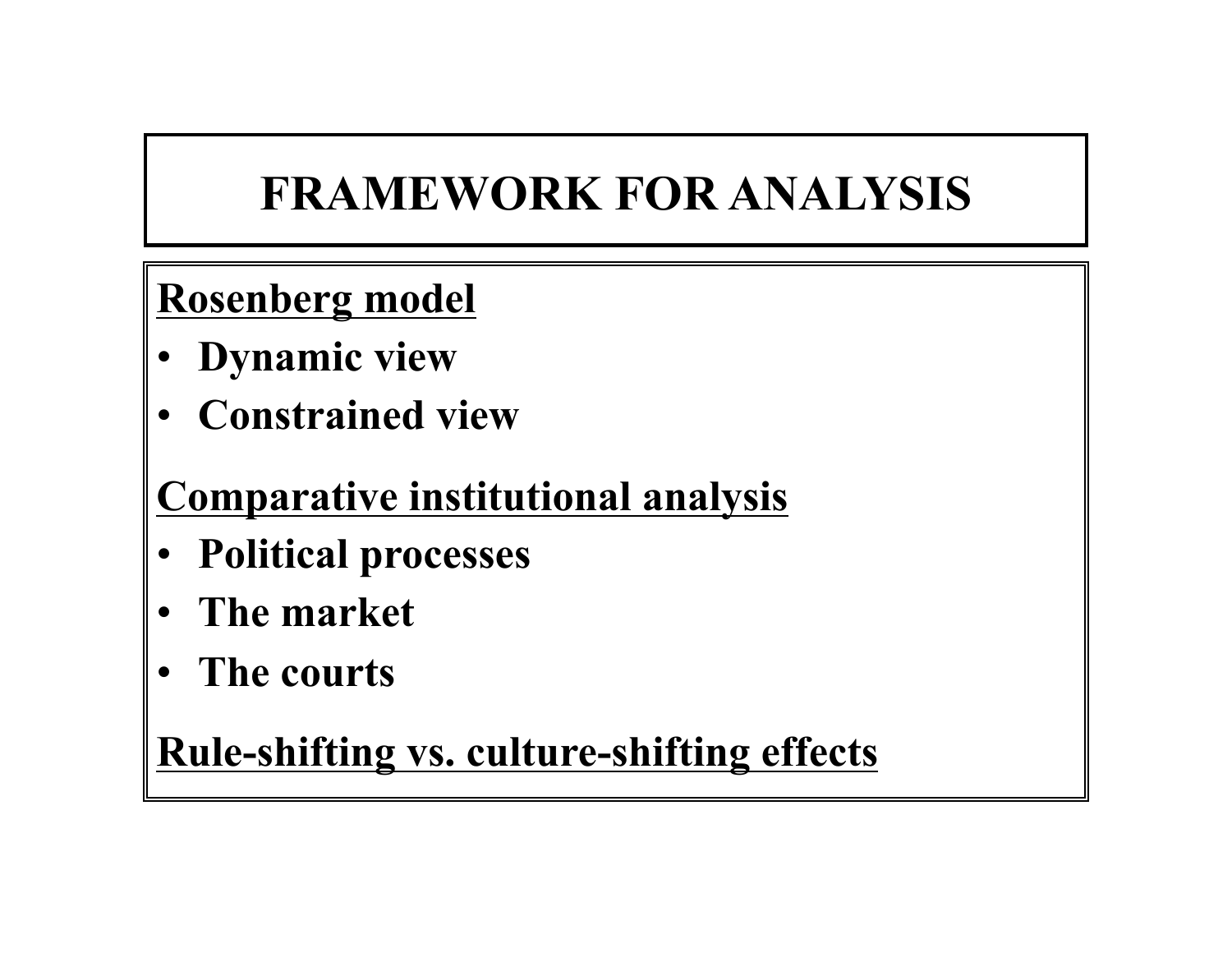## **Tobacco Control Policies**

### **Economic**

- **Excise Taxes**
- **Damage awards from litigation**

### **Regulatory/Legislative**

- **Youth access restrictions**
- **Restrictions on smoking**
- **Advertising restrictions**
- **Marketing curbs (i.e., on logos and sporting event scholarship)**
- **Enforcement activities**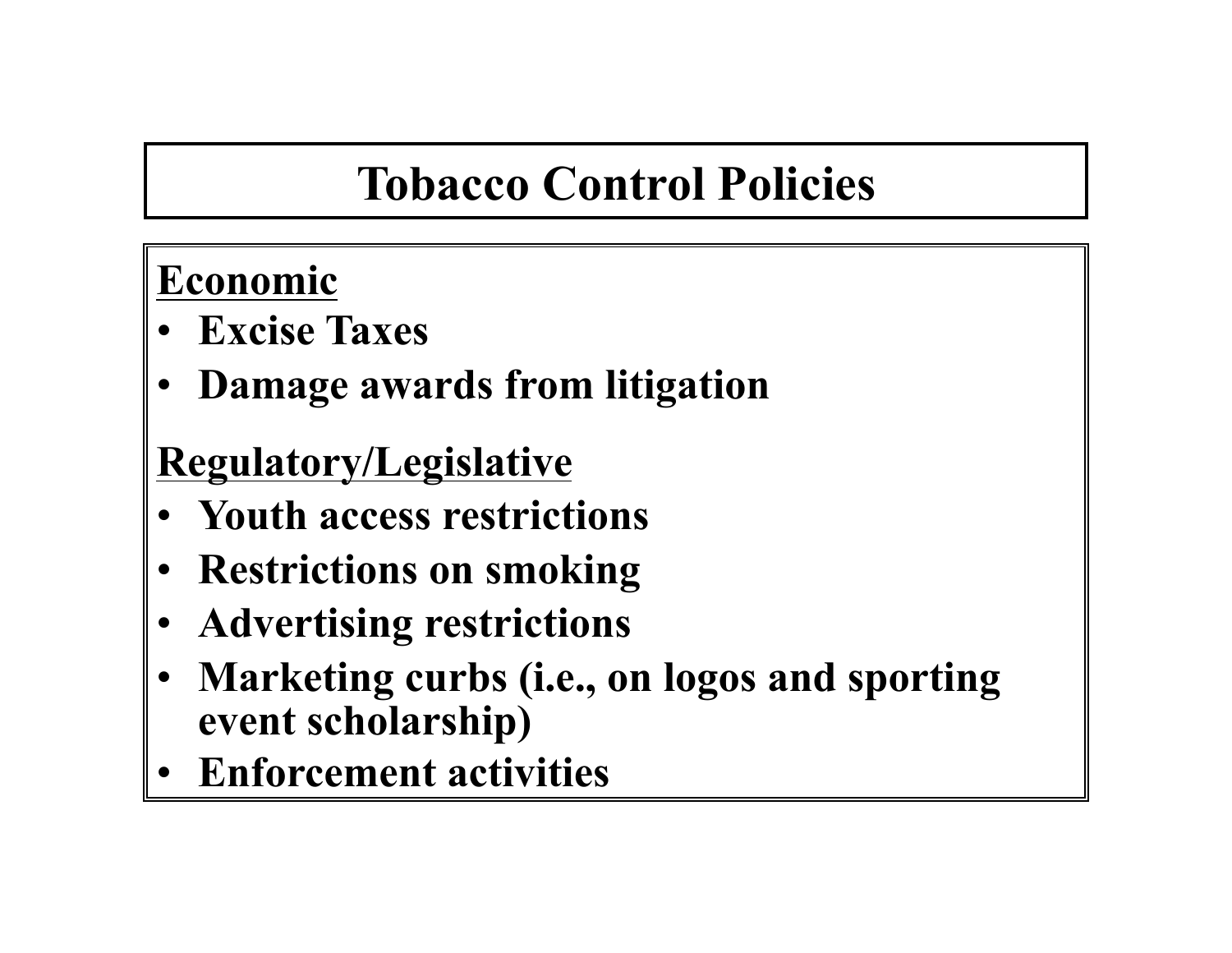### **Tobacco Control Policies** (cont.)

### **Information/Education**

- **Education about the harms from tobacco products**
- **Disclosure of tobacco industry documents**
- **Settlement negotiations with the tobacco industry**
- **Shifting the public health debate**
- **Smoking cessation programs**
- **Research in tobacco control policy or in tobacco-related diseases**
- **Counter advertising (i.e., anti-smoking ads)**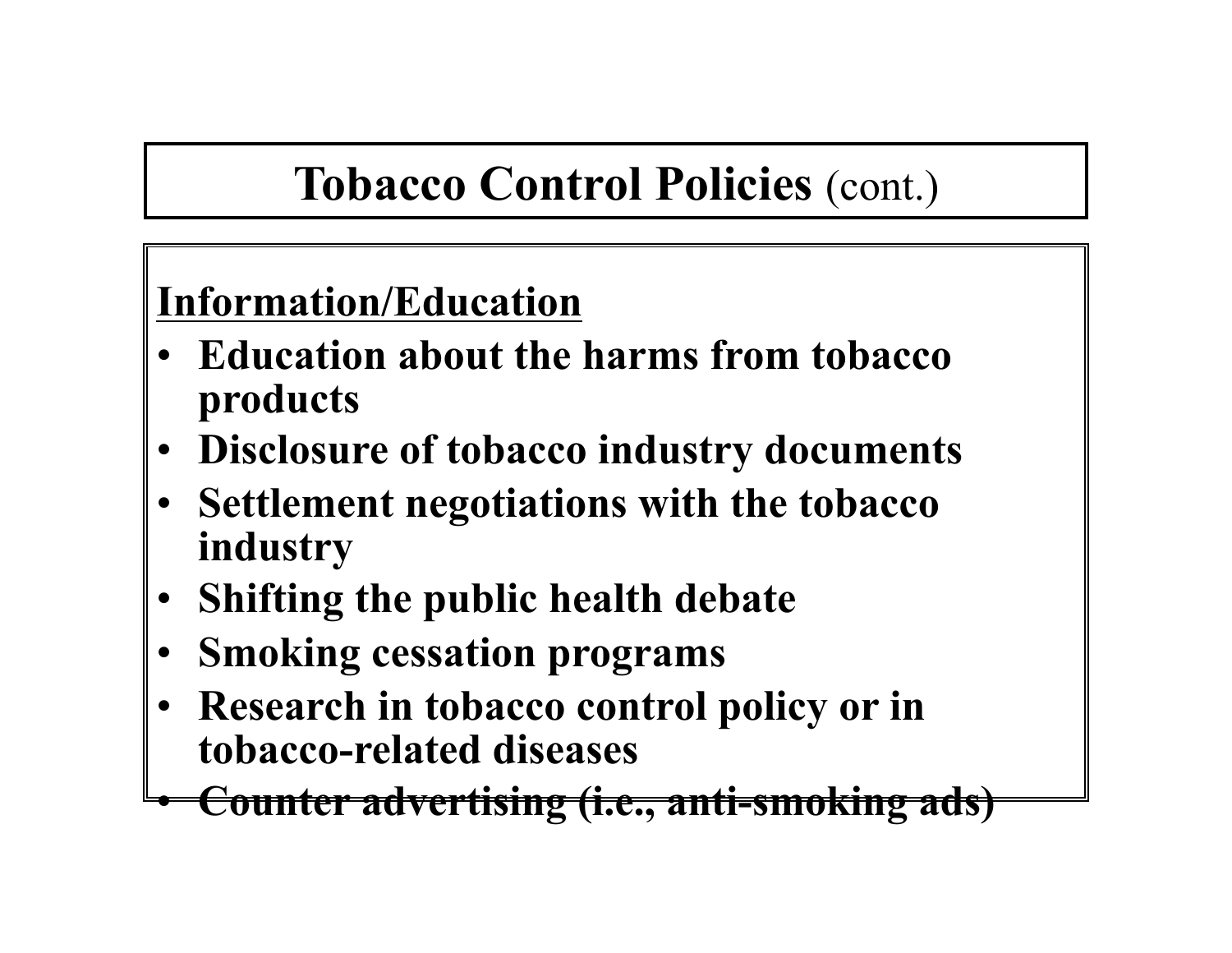### **Role of Litigation in Changing Tobacco Policy**

#### **Exclusive domain**

• **Damage awards** 

#### **Direct effects**

• **Corrective measures shared with legislatures**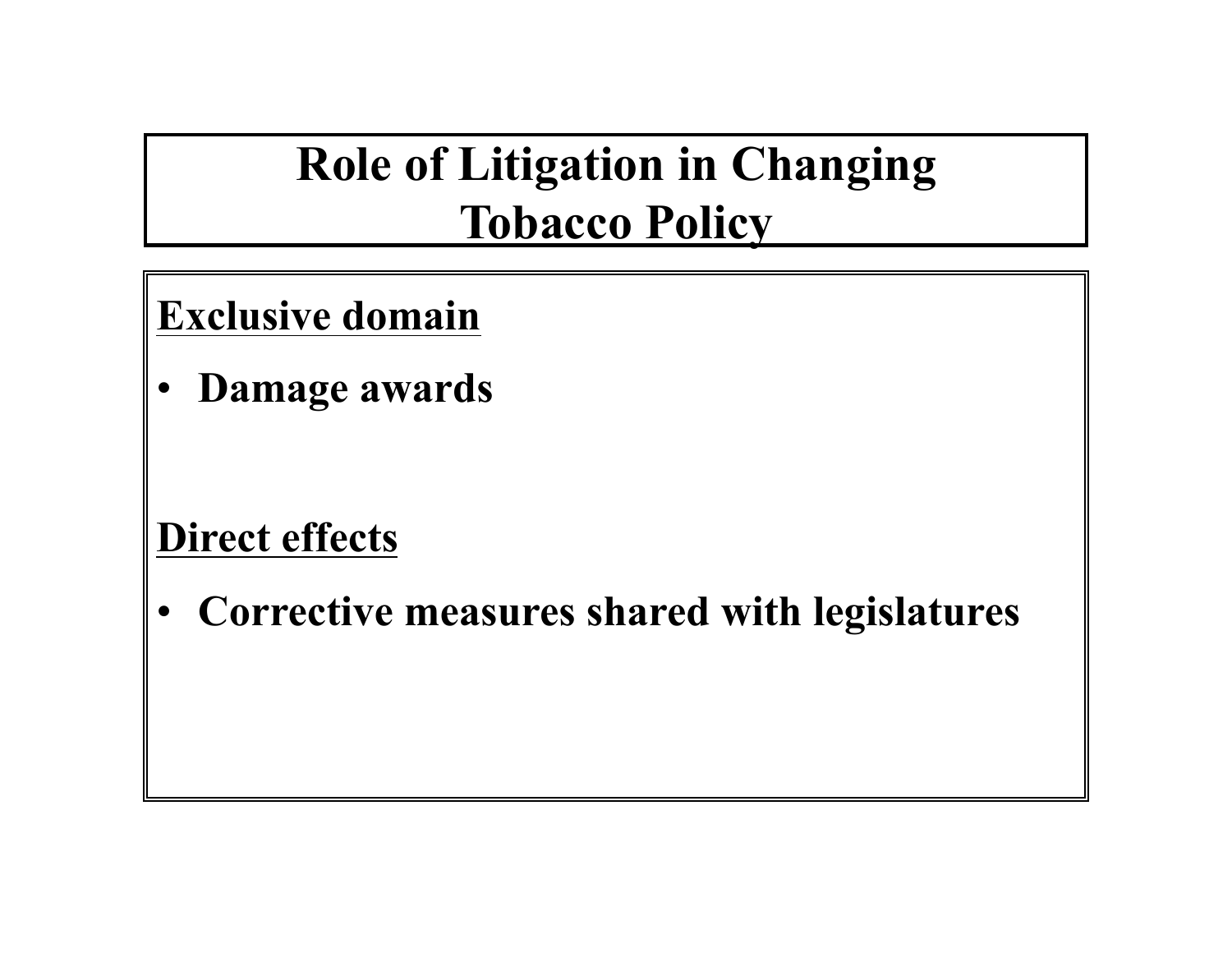### **Role of Litigation in Changing Tobacco Policy** (cont.)

#### **Indirect effects**

- **Disclosure of incriminating documents**
- **Educational function**
- **Stimulate other policymakers to act**
- **Influence changes in industry behavior**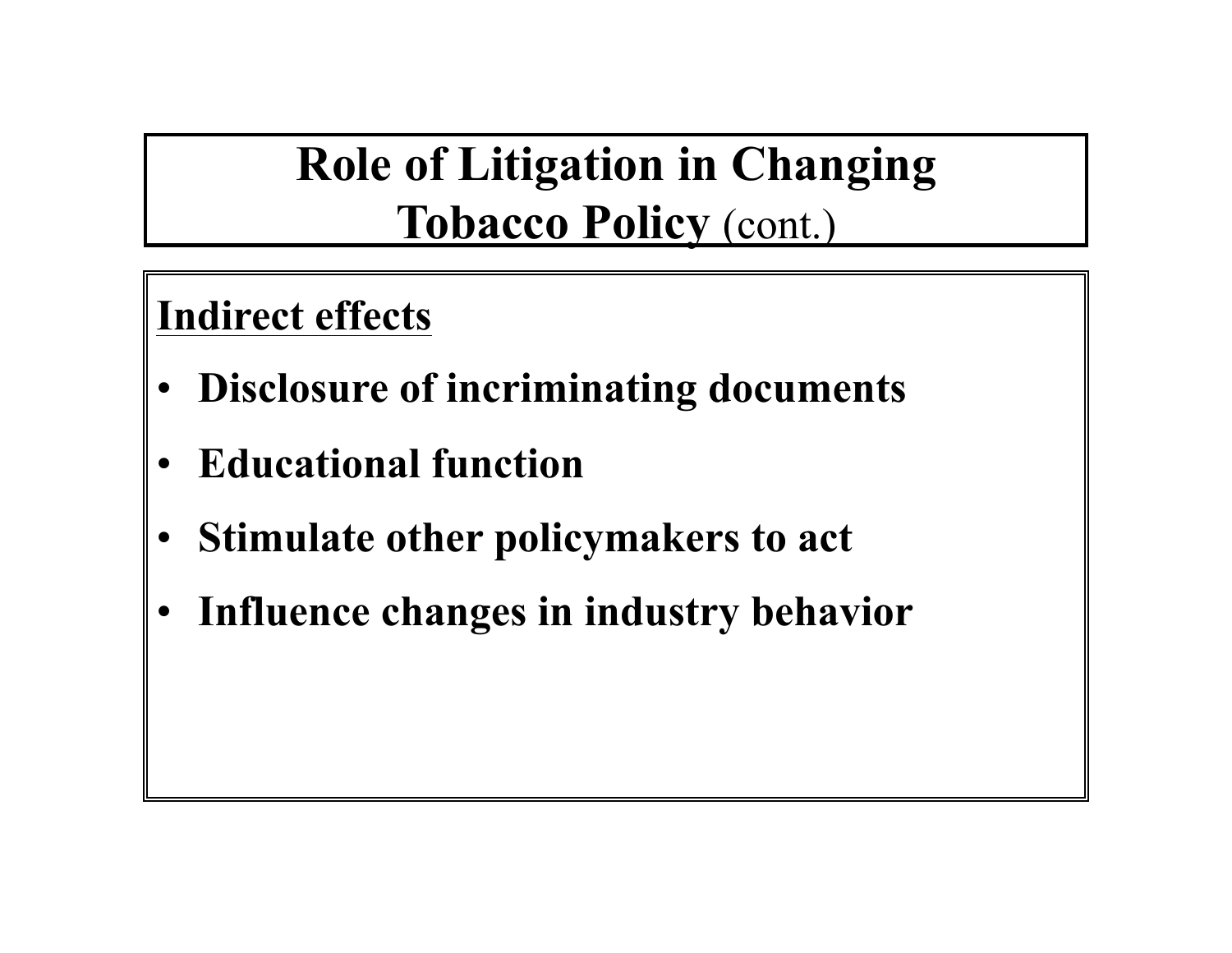## **ROLE OF POLITICAL INSTITUTIONS IN CHANGING TOBACCO POLICY**

#### **Direct**

• **Every policy instrumentality except damages** 

#### **Indirect**

• **Stimulate negotiations with the industry**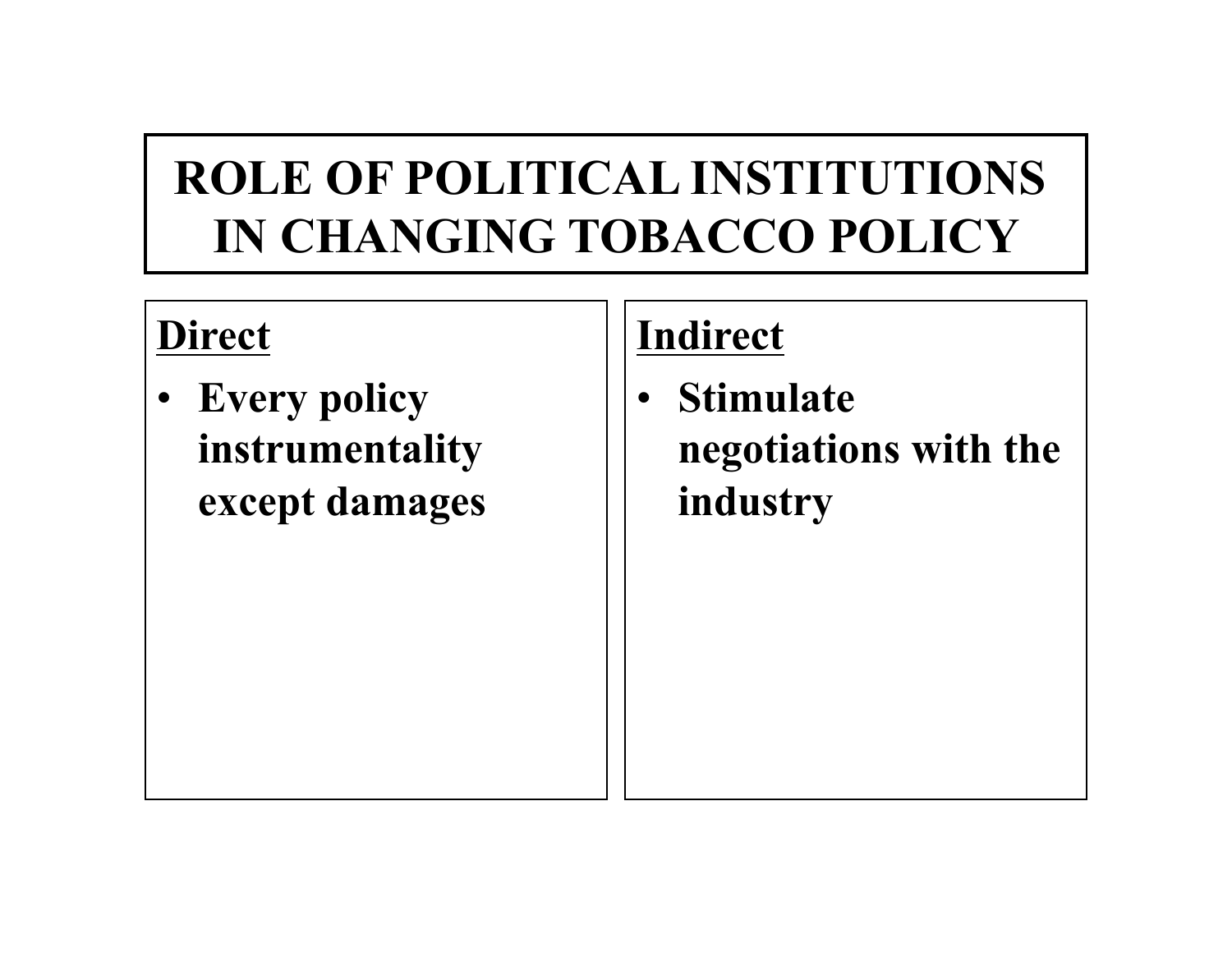### **ARGUMENTS FAVORING JUDICIAL POLICYMAKING**

### **Pragmatic**

- **Legislative/regulatory failure**
- **Damage awards forcing large price increases**
- **Motivating public support through disclosing documents**
- **Forcing tobacco industry to negotiate**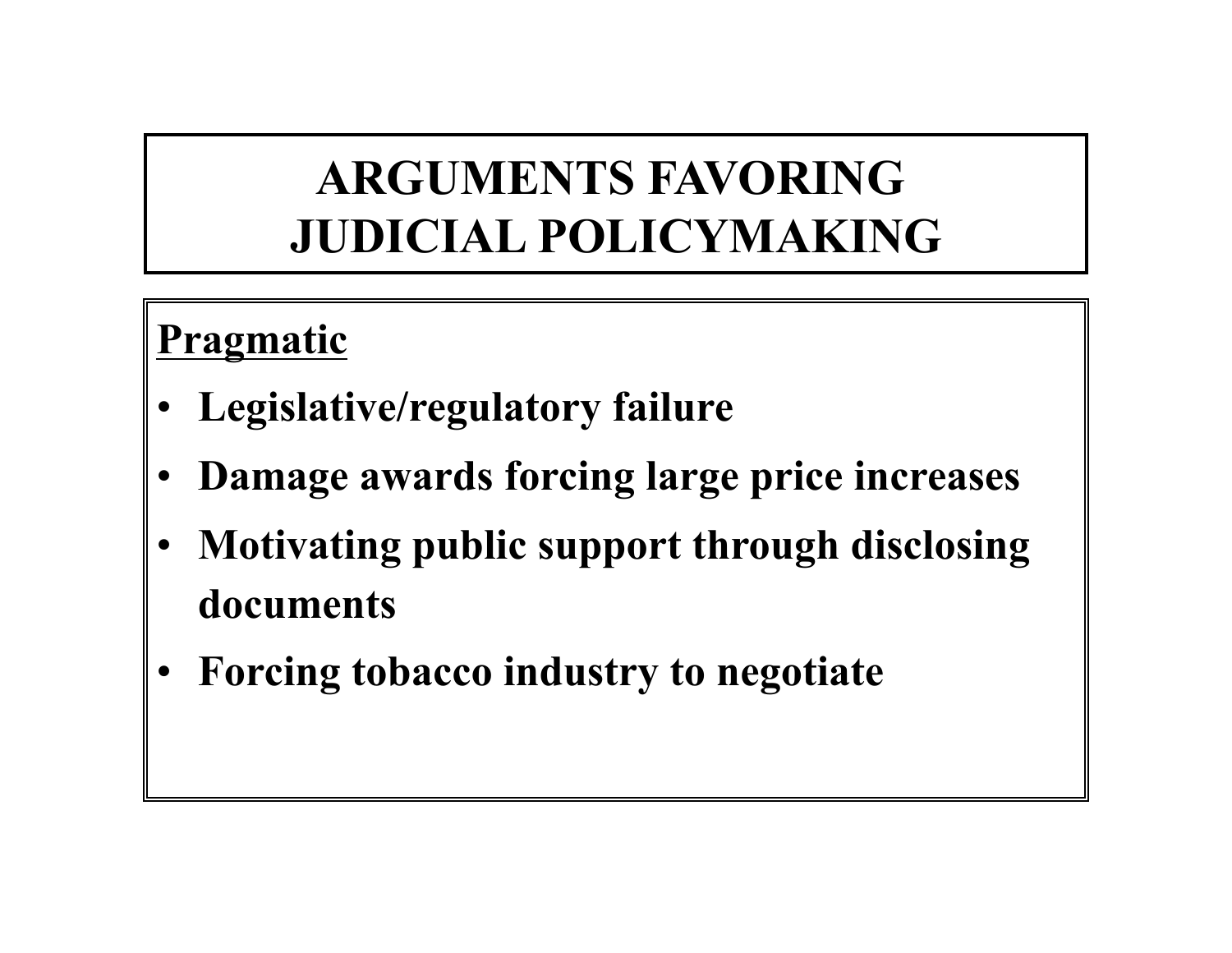## **ARGUMENTS FAVORING JUDICIAL POLICYMAKING** (cont.)

### **Philosophical**

- **Courts are inherently policymakers**
- **Blurring of the lines between the political and judicial processes**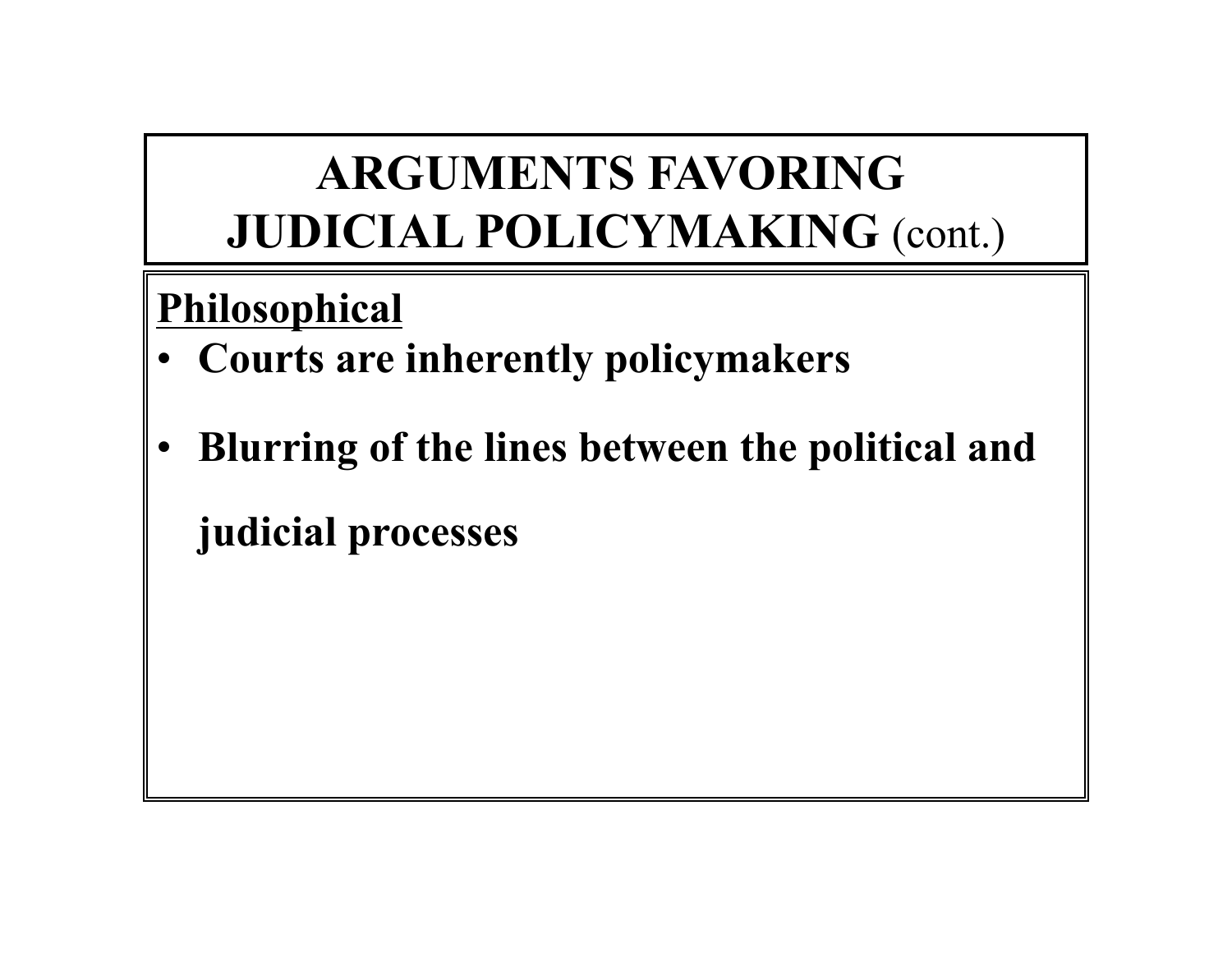### **OBJECTIONS TO JUDICIAL POLICYMAKING**

#### **Philosophical**

- **Separation of powers**
- **Legitimacy of courts as policymakers**
- **Procedural constraints limit ability of judges to evaluate policy alternatives**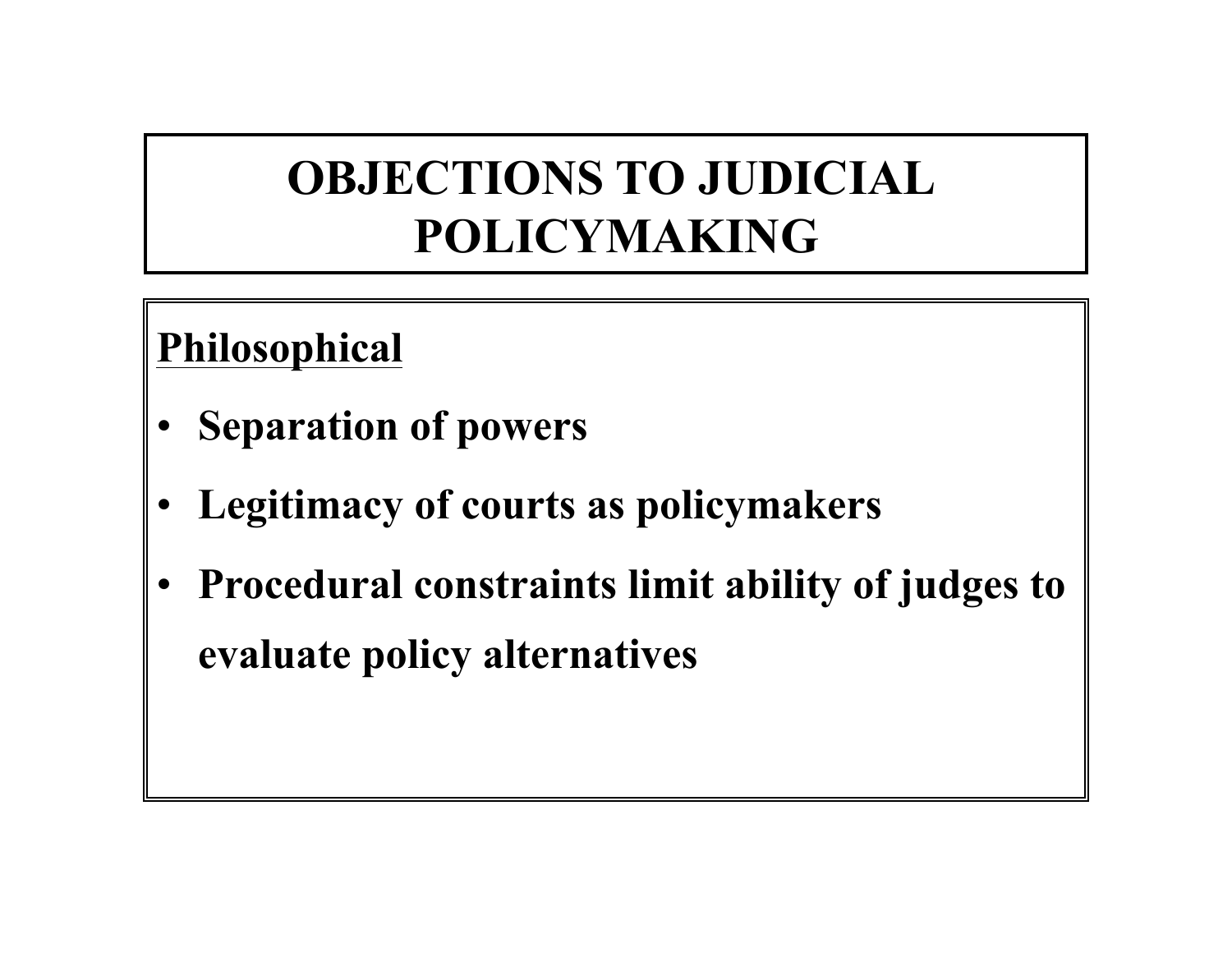### **OBJECTIONS TO JUDICIAL POLICYMAKING** (cont.)

#### **Pragmatic**

- **Novel legal theories being tested**
- **Courts might not get it "right"**
- **Diverts resources from other policy efforts**
- **Reliance on litigation as a solution**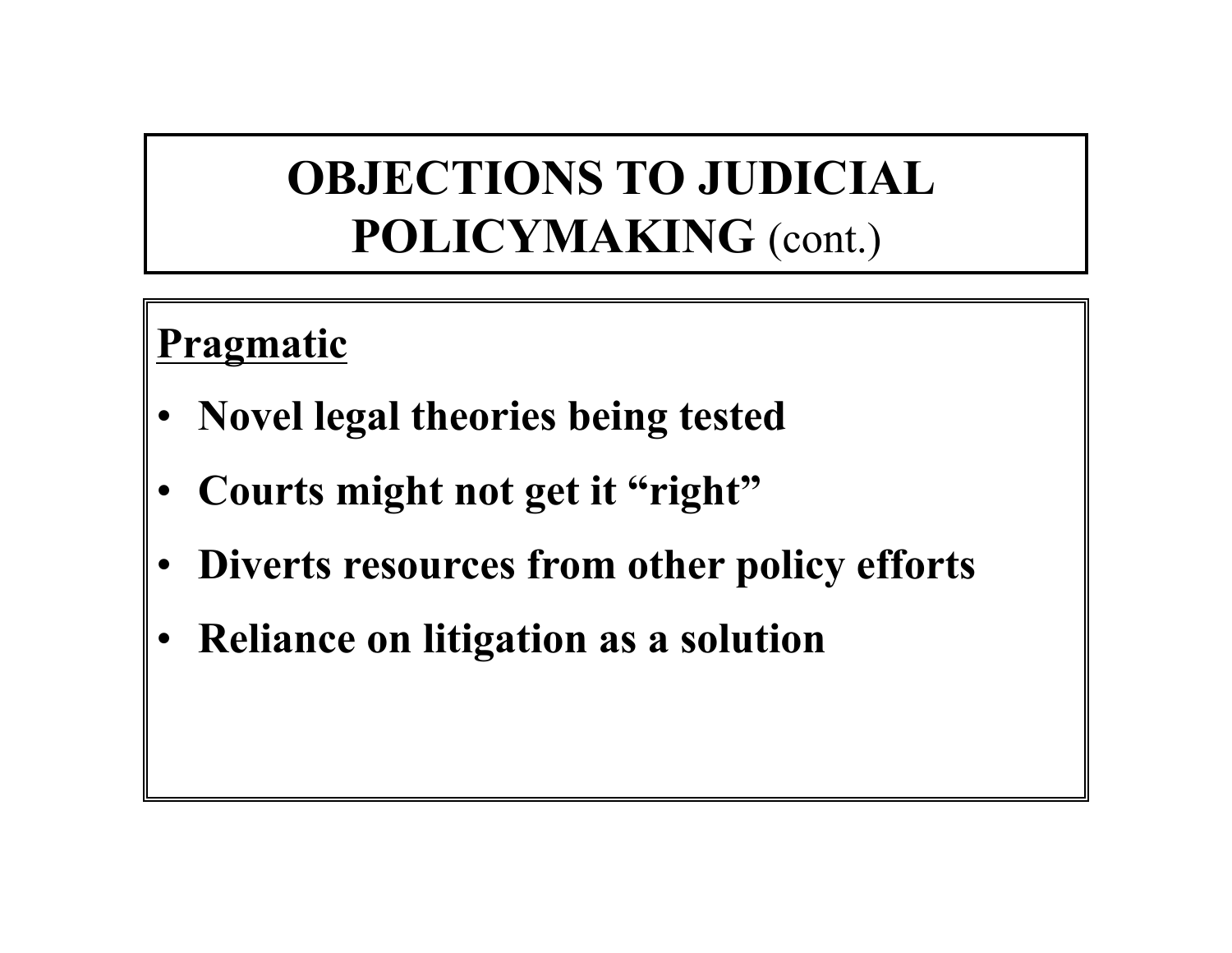## **ROLE OF THE COURTS IN PUBLIC HEALTH POLICY**

### **Institutional choice**

- **Preconditions to litigation** 
	- **Building the moral and political case**
	- **Not necessarily present in other public health battles**
- **Litigation as second-best solution** 
	- **Distinct role in more comprehensive strategy**
	- **Concern about over-reliance on litigation**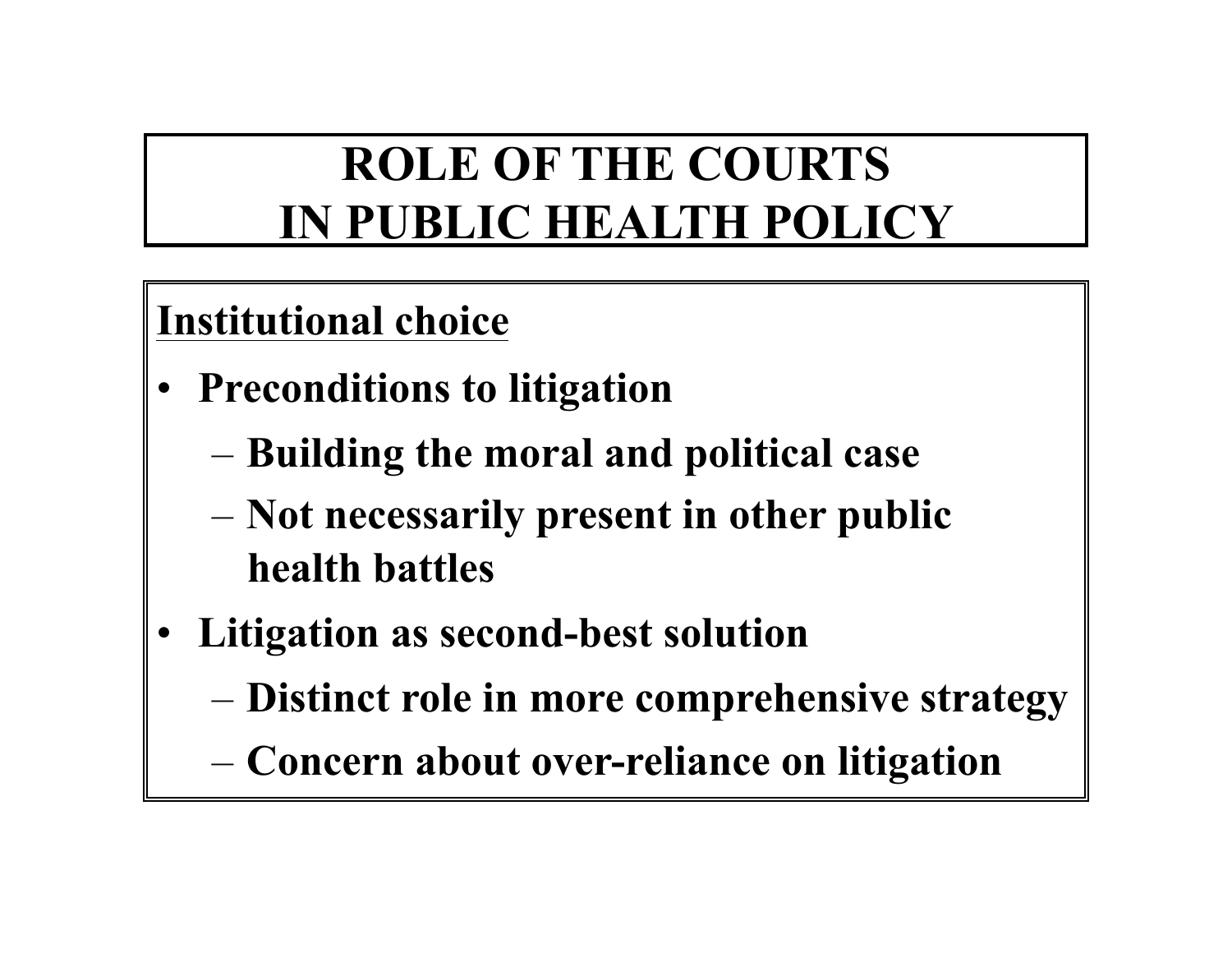## **ROLE OF THE COURTS IN PUBLIC HEALTH POLICY** (cont.)

**Individual choice and responsibility**

- **Balance between industry culpability and individual freedom**
- **Tobacco as extreme case**
- **Applicability to other public health issues**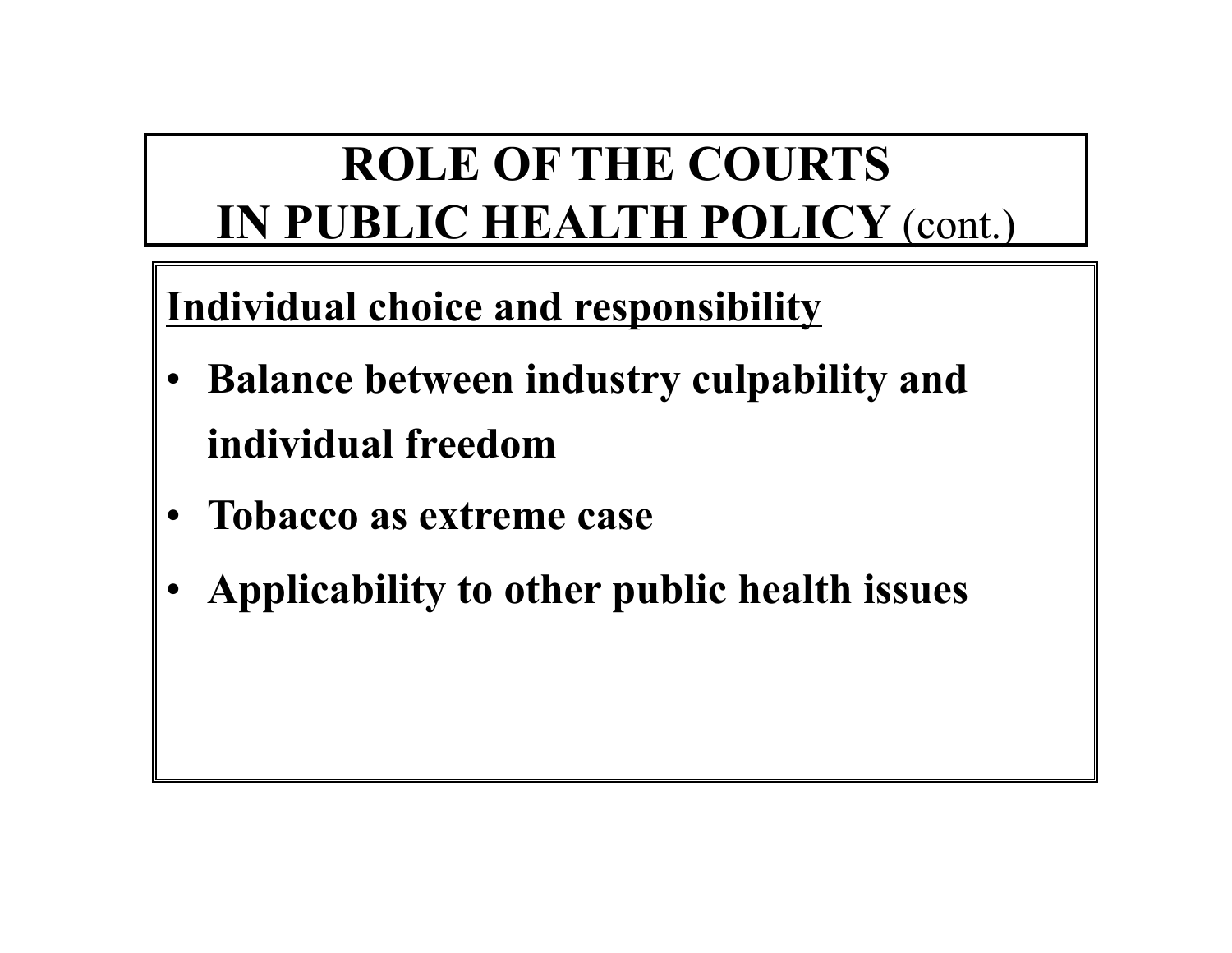# **Applicability to Other Public Health Issues**

- **Obesity**
- **Gun control**
- **Gambling addiction**
- **Differences?**
- **Similarities?**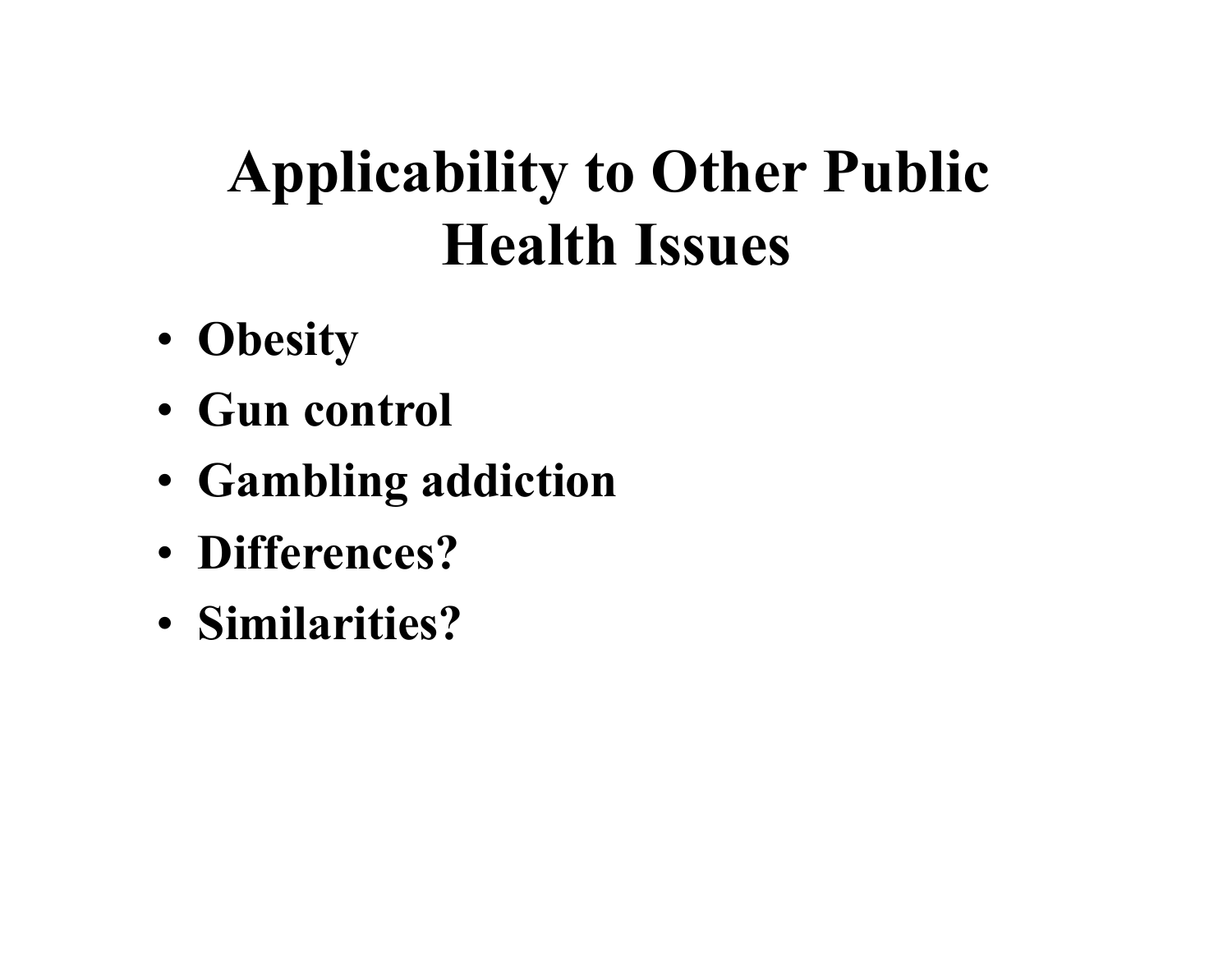### **CONCLUSION**

- **Complex interactions between political theory and pragmatic policymaking realities.**
- **Blurring of the line between litigation and politics of public health** 
	- **Opponents must confront legislative/ regulatory failure**
	- **Proponents must recognize possibility that litigation will not change policy.**